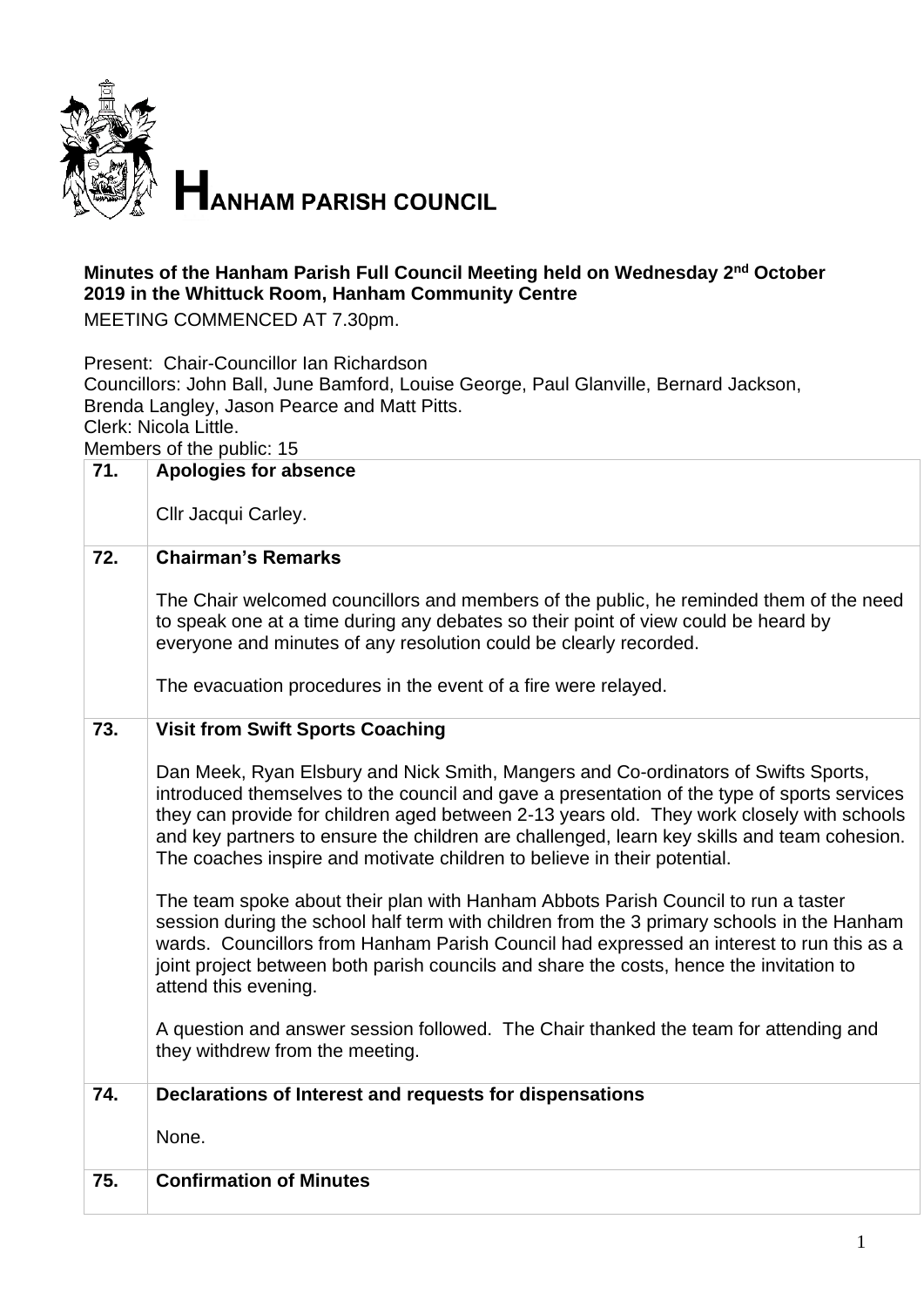|     | The Chair asked that the minutes of the Full Council of 4th September 2019 be approved.<br><b>Resolved:</b> That the minutes of the Full Council of 4 <sup>th</sup> September 2019 are approved as a<br>correct record and signed by the Chairman.                                                                                                                                                                                                                                      |
|-----|-----------------------------------------------------------------------------------------------------------------------------------------------------------------------------------------------------------------------------------------------------------------------------------------------------------------------------------------------------------------------------------------------------------------------------------------------------------------------------------------|
| 76. | <b>Adjourn for Public Participation</b>                                                                                                                                                                                                                                                                                                                                                                                                                                                 |
|     | Members of the pubic wished to voice their objections to planning application.<br>P19/13268/RVC- Sports Ground, Aek Boco Football Club, Greenbank Road. One resident<br>provided a verbal submission on behalf of the majority in attendance. Main points:<br>- Condition 2, removal of the word Toolstation would effectively allow unlimited days of use<br>with no restrictions other than the limited month's factor.<br>Noise and disturbance issues.                              |
|     | - Quality of pitch not up to increased use.                                                                                                                                                                                                                                                                                                                                                                                                                                             |
|     | - Supposed to be a shared open space.<br>- Condition 4, height of the fence had been the cause of multiple objections, the Spatial<br>Committee had taken this on board when their determination on restrictions had been<br>made.                                                                                                                                                                                                                                                      |
|     |                                                                                                                                                                                                                                                                                                                                                                                                                                                                                         |
|     | The Chair thanked the public for their comments.                                                                                                                                                                                                                                                                                                                                                                                                                                        |
|     | <b>Report from District Councillors</b><br>- Graffiti on the substation off of the High Street, Cllr Bamford had spoken with Mark King<br>from SGC and he had this in hand.                                                                                                                                                                                                                                                                                                             |
|     | The Chair thanked the District Cllrs for their report.                                                                                                                                                                                                                                                                                                                                                                                                                                  |
| 77. | <b>Meeting Reconvened</b>                                                                                                                                                                                                                                                                                                                                                                                                                                                               |
| 78. | <b>Planning Matters</b><br>a) P19/13268/RVC- Sports Ground, Aek Boco Football Club, Greenbank Road<br>Hanham, Bristol. Variation of conditions 2 (lighting times) and 4 (fencing) attached<br>to planning permission P19/0994/F. Installation of 4 no .floodlights and associated<br>electrical equipment. Erection of two 50 seat stands and installation of 1.8m high<br>fence.<br>A detailed discussion took place regarding the variation of conditions and the overall<br>affects. |
|     | <b>Resolved:</b> The Clerk was instructed to make the following response to the Planning Officer<br>at SGC:                                                                                                                                                                                                                                                                                                                                                                             |
|     | Condition 2. Approve the removal of the reference Toolstation Western League only<br><i>matches</i> to ensure that it does not discriminate against any matches as long as it is within<br>the existing illumination parameters in place.                                                                                                                                                                                                                                               |
|     | Condition 4. Objection to the raising of the fence height. The visual impact would adversely<br>affect the residents within the locality.                                                                                                                                                                                                                                                                                                                                               |
|     | None.<br>b)                                                                                                                                                                                                                                                                                                                                                                                                                                                                             |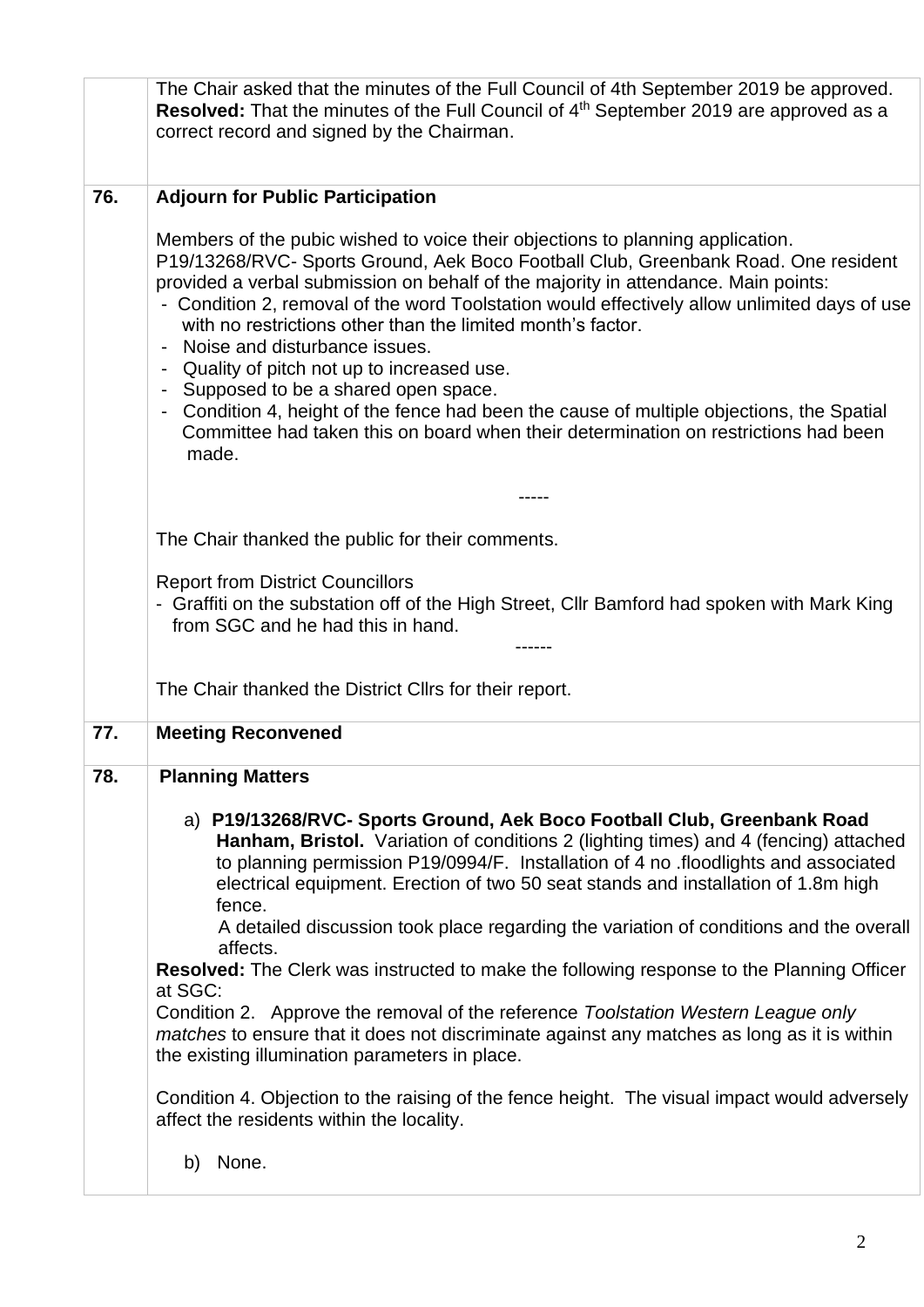| 79. |                                                                                                                                                                                                                                                                                                                                                            |
|-----|------------------------------------------------------------------------------------------------------------------------------------------------------------------------------------------------------------------------------------------------------------------------------------------------------------------------------------------------------------|
|     | <b>Finance</b>                                                                                                                                                                                                                                                                                                                                             |
|     | a) The second half of the precept was received from South Glos Council on 30 <sup>th</sup><br>September for £22,874.00.                                                                                                                                                                                                                                    |
|     | <b>Balances of accounts</b><br>As at 2 <sup>nd</sup> October 2019                                                                                                                                                                                                                                                                                          |
|     | £                                                                                                                                                                                                                                                                                                                                                          |
|     | H.S.B.C. Treasurers Account<br>2,555.81<br>67,804.88<br>H.S.B.C. Money Manager Account<br>H.S.B.C. Election Account (earmarked reserves)<br>21,814.47<br>H.S.B.C. High Interest bond (earmarked reserves)<br>11,800.16<br><b>Nat West Community Fund</b><br>50,134.84<br>154,110.16                                                                        |
|     | b) <b>Resolved:</b> Reinvest funds in the High Interest Bond for a further 6 months                                                                                                                                                                                                                                                                        |
|     | c) Resolved: Receipt of Littlejohn external auditors report- circulated and duly noted.                                                                                                                                                                                                                                                                    |
|     | d) Resolved: Payment of accounts approved against the schedule provided along with<br>two invoices that require verbal approval that are not on the schedule.<br>External Audit fees, Littlejohn, £360.00<br>Apre Surfacing, to remove graffiti from the parish bus shelter, £55.20                                                                        |
|     |                                                                                                                                                                                                                                                                                                                                                            |
| 80. | <b>Swift Sport Coaching, Taster Session</b>                                                                                                                                                                                                                                                                                                                |
|     | <b>Resolved:</b> Hanham Parish Council to share the costs with Hanham Abbots PC for a one<br>day event during the October half term holidays. £200.00 payment approved, Hanham<br>Abbots to take the lead on this with the evaluation results being fed back to this council<br>from Cllrs I Richardson and B Langley who sit on both parish councils.     |
| 81. | <b>Newsletter</b>                                                                                                                                                                                                                                                                                                                                          |
|     | Cllrs P Glanville and L George provided some ideas for content in the next newsletter. This<br>was met with a positive response from fellow councillors. It was hoped that the next edition<br>would be ready for delivery in mid-November and so any additional articles for<br>consideration should be submitted as soon as possible.                    |
| 82. | <b>Matters Arising from Previous Meetings</b>                                                                                                                                                                                                                                                                                                              |
|     | a) Remembrance Service - Sunday 10 <sup>th</sup> November at 11.00am. The Chair would be<br>unable to attend due to work commitments, as he is personally involved with the<br>arrangements he would ensure that Cllr Pearce was kept appraised of the plans for the<br>day. Resolved: Cllr J Pearce to lay the wreath on behalf of Hanham Parish Council. |
| 83. | <b>Reports from Parish Council representatives from other meetings</b>                                                                                                                                                                                                                                                                                     |
|     | Clerk and Cllr B Langley - Doing More Together Event at South Glos Council Chambers in<br>Kingswood.<br>Cllr L George- Community Engagement Forum, next meeting 17th October 2019 at All                                                                                                                                                                   |
|     | Saints Church in Longwell Green.                                                                                                                                                                                                                                                                                                                           |